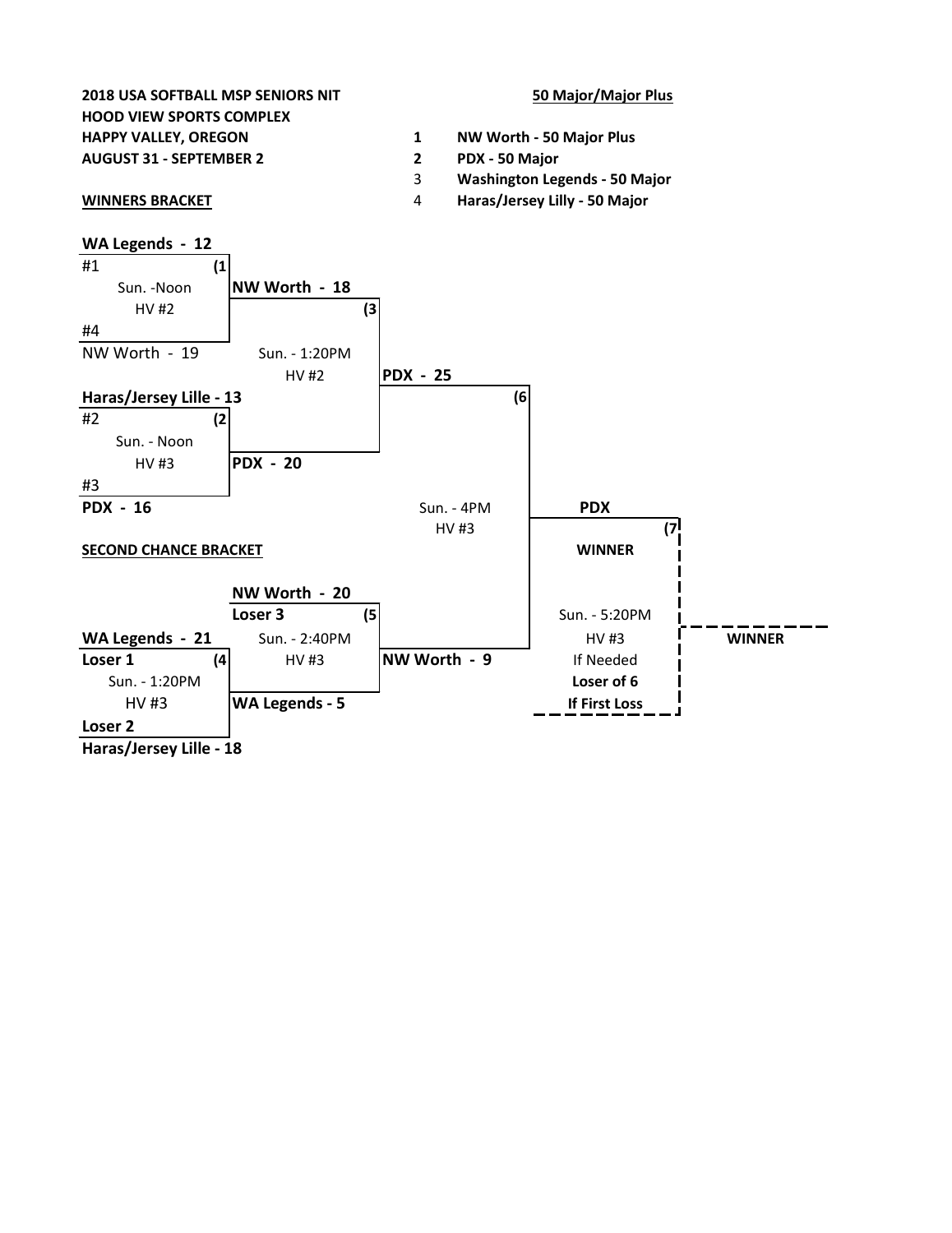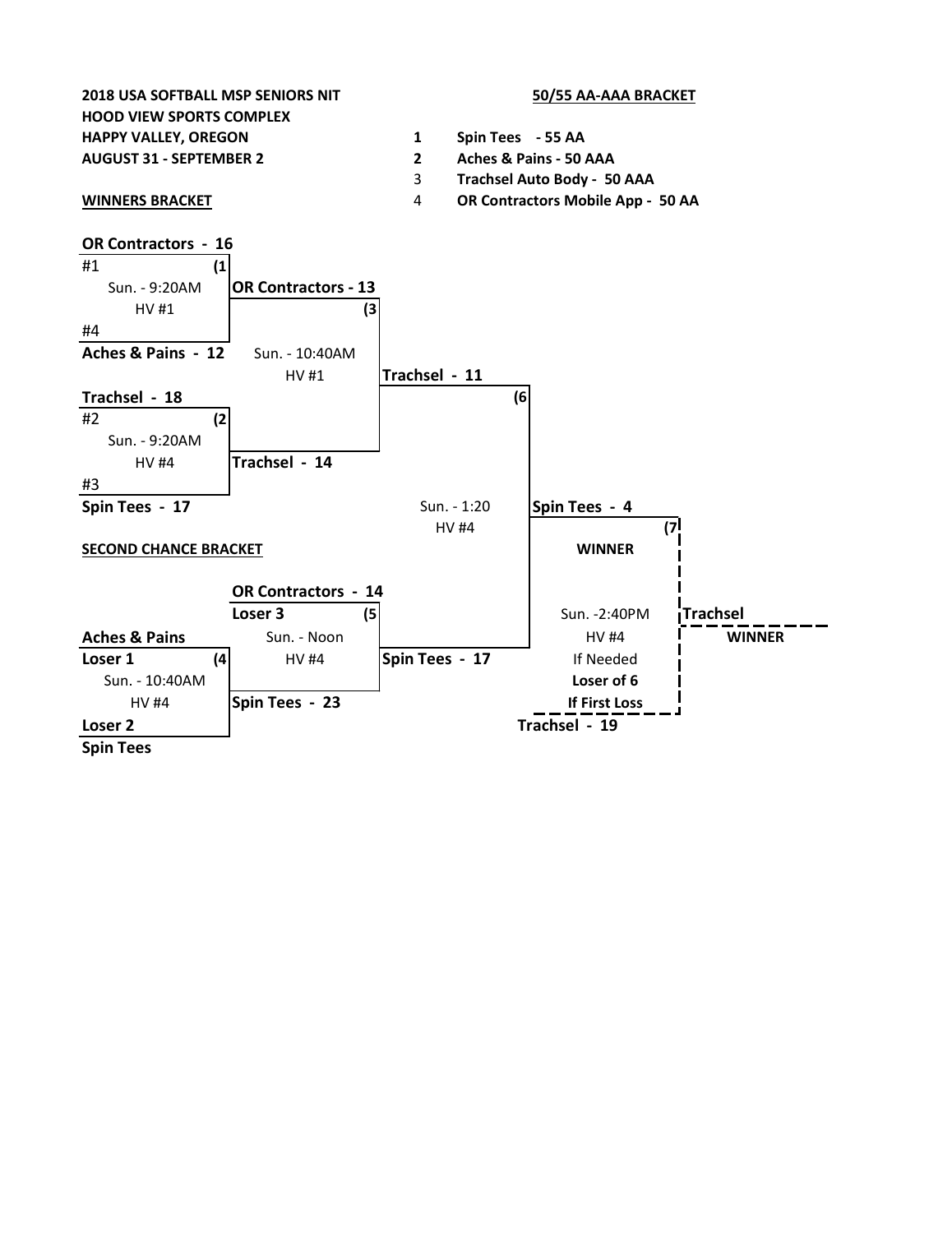**2018 USA SOFTBALL MSP SENIORS NIT 55 Major/Major Plus HOOD VIEW SPORTS COMPLEX HAPPY VALLEY, OREGON 1 Cornerstone - 55 Major Plus**

- 
- **AUGUST 31 SEPTEMBER 2 2 NW Legends 55 Major Plus**
	- **3 Doerflinger 55 Major**

## **WINNERS BRACKET**



**If we are able to get a pool play game in at 8PM on Saturday night, this bracket will start at 10:40 AM instead of noon.**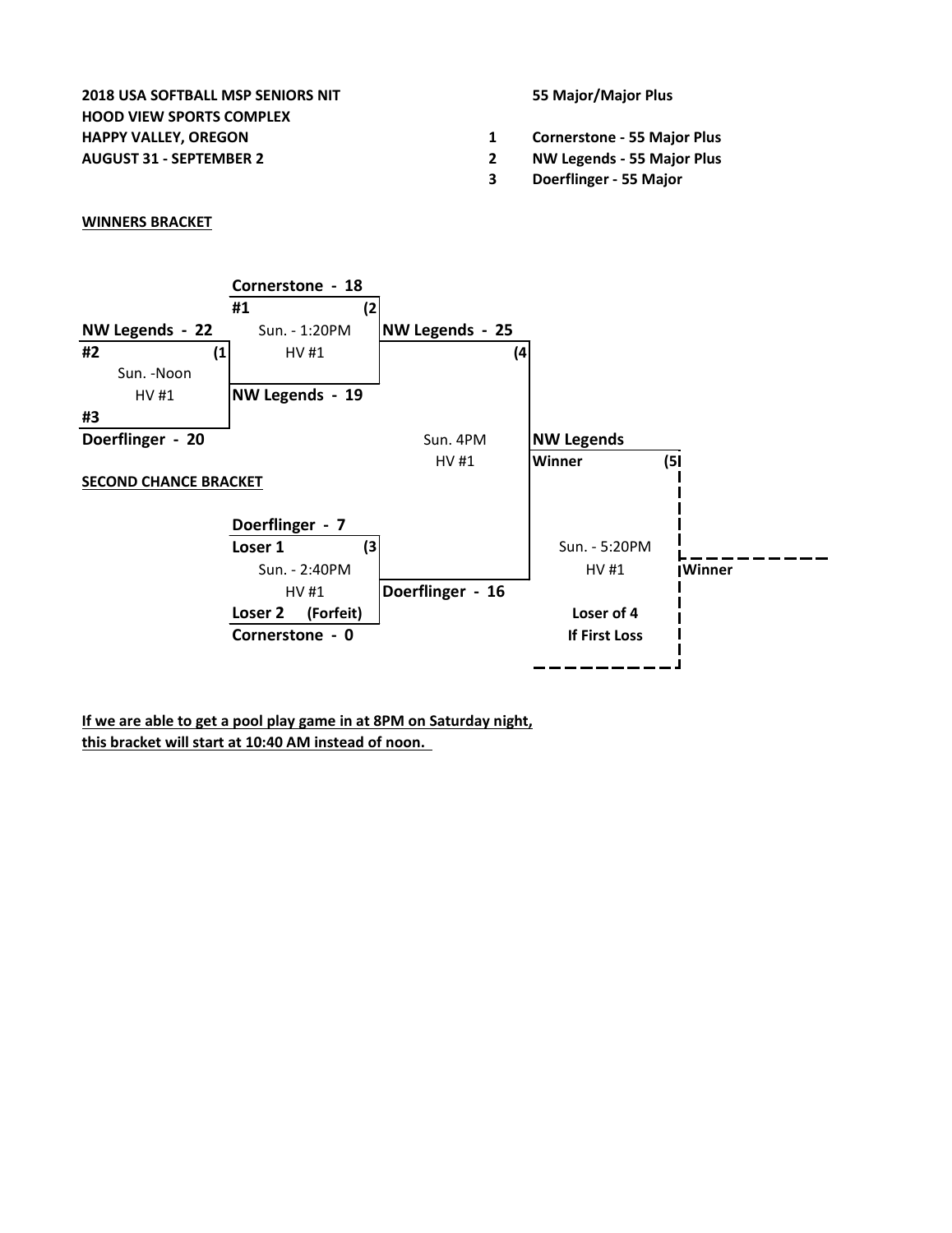## **2018 USA SOFTBALL MSP SENIORS NIT 60/65 AA-AAA BRACKET HOOD VIEW SPORTS COMPLEX**

- 
- 

- **HAPPY VALLEY, OREGON 1 Reliant 65's 65 AAA**
- **AUGUST 31 SEPTEMBER 2 2 Grey Sox 65 AAA**
	- 3 **Dishman Dodge 65 AA**
- **WINNERS BRACKET** 4 **Vancouver USA 60 AA**

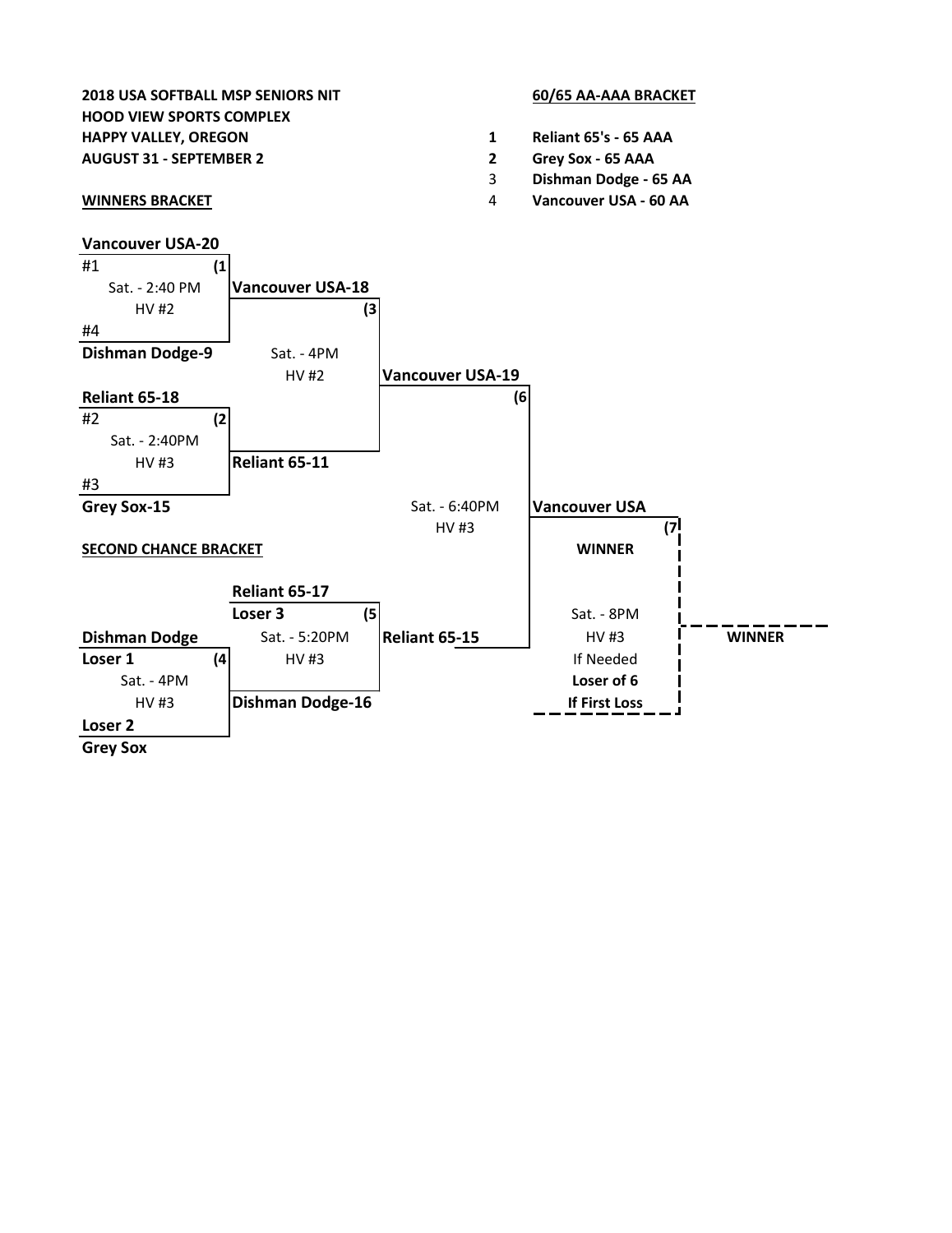## **2018 USA SOFTBALL MSP SENIORS NIT 60 AAA BRACKET HOOD VIEW SPORTS COMPLEX**

- 
- 

## **NW Softball Club**

- **HAPPY VALLEY, OREGON 1 Auto Accessory Distributing 60 AAA**
- **AUGUST 31 SEPTEMBER 2 2 Cascade Thunder 60 AAA**
	- 3 **GTS 60 AAA**
- **WINNERS BRACKET** 4 **NW Softball Club 60 AAA**

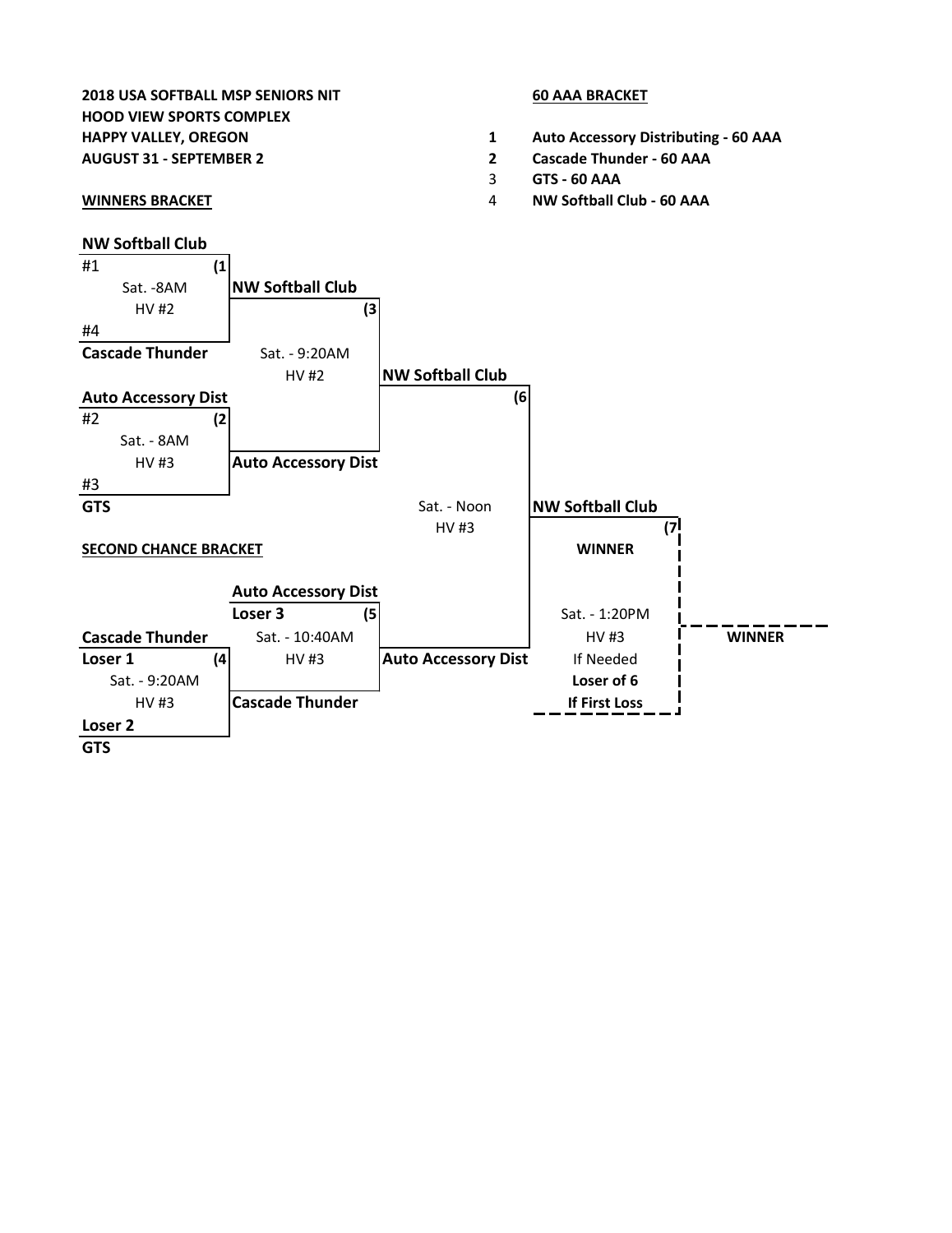# **2018 USA SOFTBALL MSP SENIORS NIT 60/65 MAJOR BRACKET HOOD VIEW SPORTS COMPLEX**

## **Wolf Dogs-23**

- **HAPPY VALLEY, OREGON 1 Timber Works 65 Major Plus**
- **AUGUST 31 SEPTEMBER 2 2 Enviro-Vac 65 Major**
	- 3 **Oregon Crabs 65 Major**
- **WINNERS BRACKET** 4 **Wolf Dogs 60 Major**

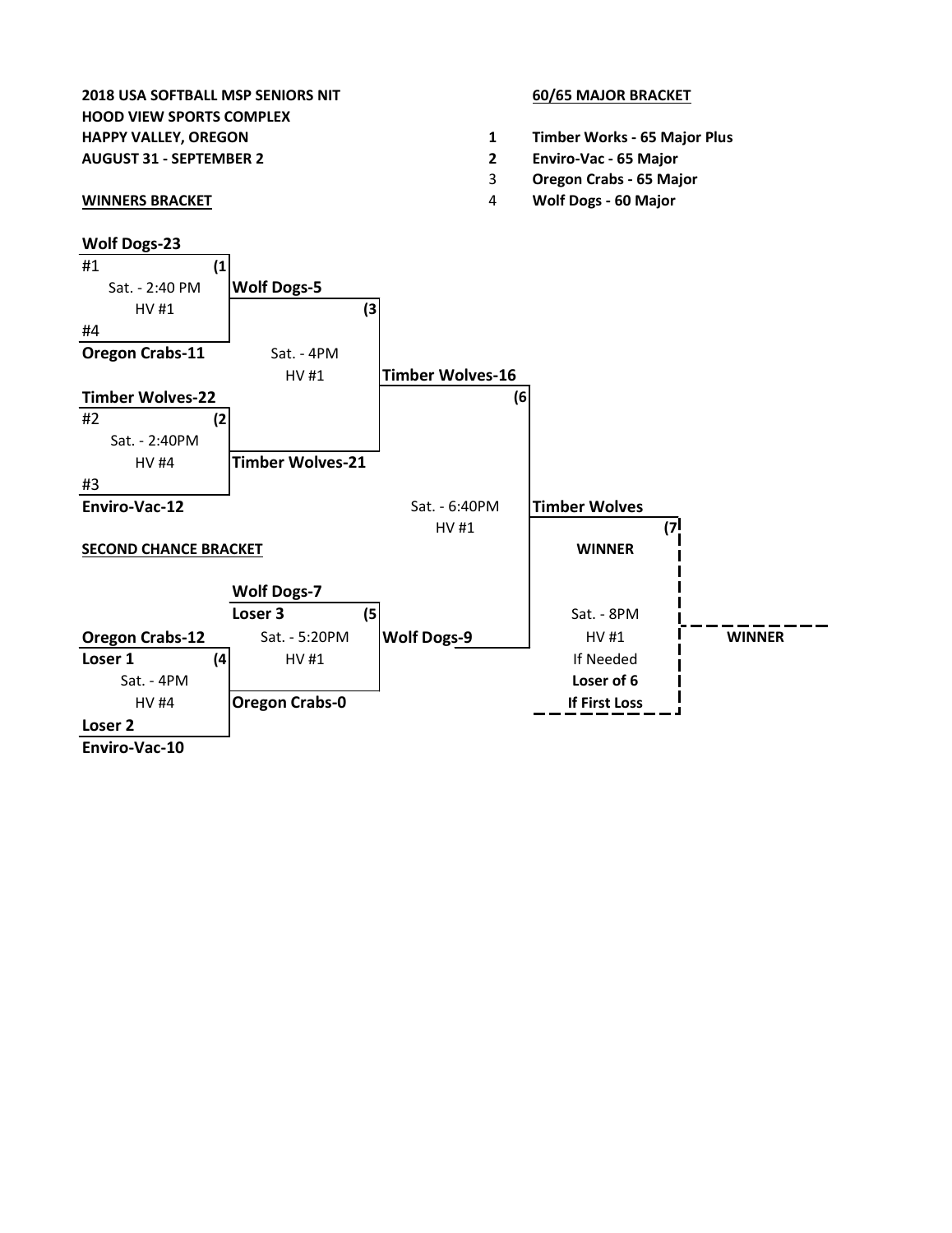**2018 USA SOFTBALL MSP SENIORS NIT 70 AAA/Major HOOD VIEW SPORTS COMPLEX HAPPY VALLEY, OREGON 1 Ruth Real Estate - 70 Major AUGUST 31 - SEPTEMBER 2 2 Codgers/BCT - 70 Major**

- 
- 
- **3 SIM's 70 AAA**

## **WINNERS BRACKET**